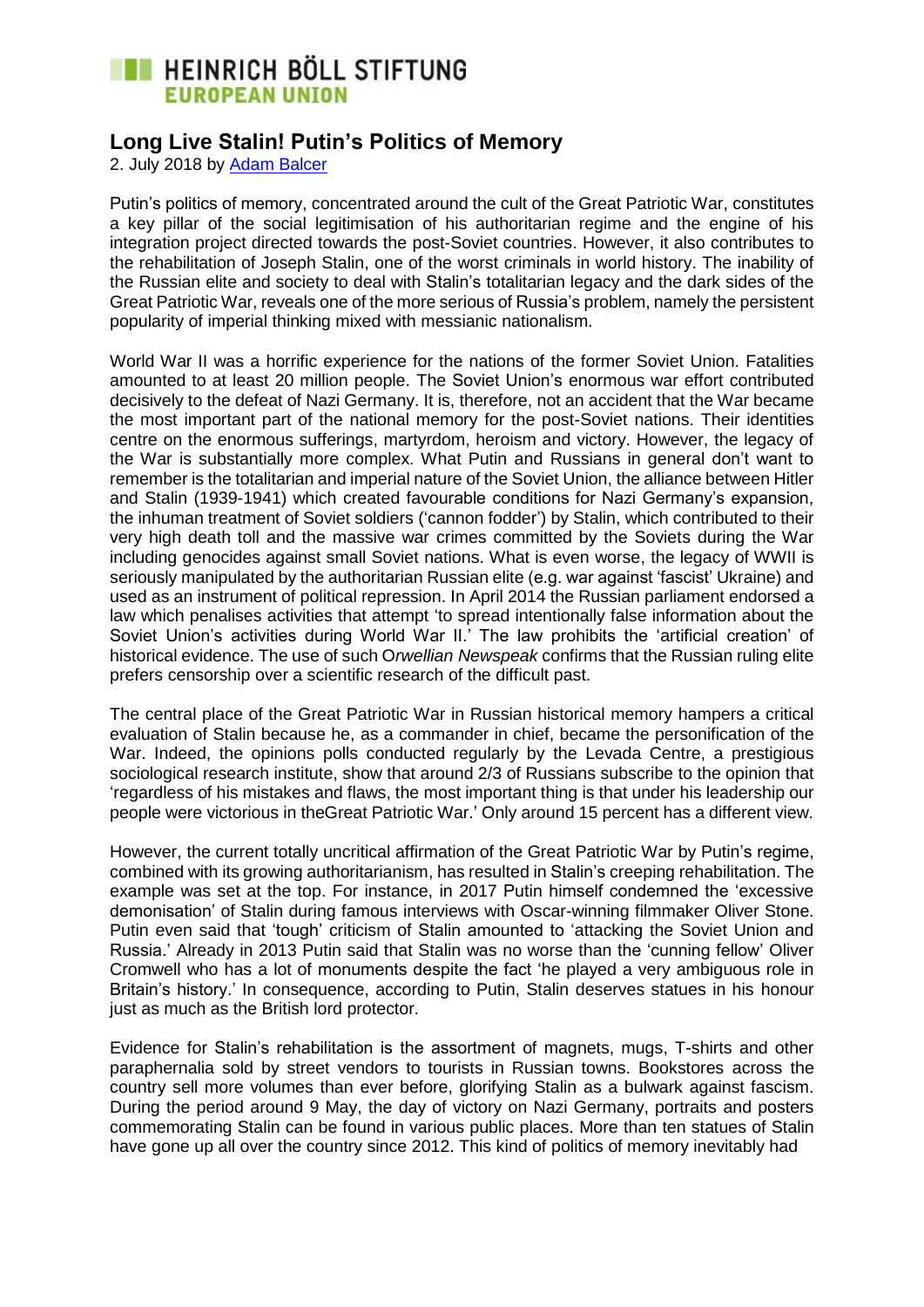## **EXECUTE HEINRICH BÖLL STIFTUNG EUROPEAN UNION**

to leave an impact on Russian society. In the before mentioned opinion polls conducted by the Levada Centre, in 2007 more than 70 percent of Russians recognised the Great Terror (1937- 38) as a political crime which cannot be justified. Meanwhile, in 2017 less than 40 percent subscribed to that opinion. The attitude towards erection of Stalin monuments has also changed in recent years. In 2005 almost 55 percent of Russians was against the construction of new monuments for Stalin and more than 35 percent was in favour. In 2017, the number of Russians rejecting this idea dropped below 40 percent and for the first time since the 1980s the number of Russians thinking differently gained – though only slightly - the upper hand. As far as the evaluation of the general role of Stalin in Russian history is concerned, his image has improved dramatically. In 2008, less than 40 percent assessed his contribution to the history of Russia negatively and their number minimally surpassed the number of people with a positive opinion. Meanwhile, in the opinion poll undertaken in 2016 almost 55 percent of Russians assessed Stalin's role in the history of Russia positively and only 30 percent negatively. Moreover, in 2008, almost 70 percent of respondents recognised Stalin as a cruel tyrant responsible for the death of millions of innocent people. Currently this opinion is only shared by less than 45 percent of Russians. Unfortunately, this increasing leniency towards the totalitarian legacy of Stalinism constitutes the most shocking indication of the growing authoritarianism of Putin's regime.

The rehabilitation of Stalin is strongly correlated with the growth of the neo-imperialistic worldview in Russian society. Stalin is for ordinary Russians a symbol of the greatest mightiness of their country in the history. In fact, the Soviet Union under Stalin reached the status of global super power which Putin's Russia is trying to regain. These aspirations favour the rise of admiration of Russians for Stalin, the Man of Steel, because Putin discourages them from thinking about the terrible price the Soviet Union paid for its superpower status. Meanwhile, as genocide scholar Adam Jones rightly points out 'there is very little in the record of human experience to match the violence unleashed between 1917, when the Bolsheviks took power, and 1953, when Joseph Stalin died.' In 2008, 40 percent of Russians agreed with the opinion that 'Stalin was a wise leader who made the USSR powerful'. In 2018 their number approaches 60 percent.

The affirmation of Stalin and the Great Patriotic War also represents a very good exemplification of the strengthening of Russian nationalism. Soviet social identity is commonly associated with propaganda promoting class consciousness, however as David Brandenberger in his excellent study 'National Bolshevism: Stalinist Mass Culture and the Formation of Modern Russian National Identity, 1931-1956' argues: 'Stalinist ideology was actually more Russian nationalist than it was proletarian internationalist. During the 1930s, Stalin and his entourage rehabilitated famous names from the Russian national past in a propaganda campaign designed to mobilize Soviet society for the coming war.' Legendary heroes like Aleksandr Nevsky, Ivan the Terrible, Peter the Great and epic events like the Battle of Borodino or Poltava quickly eclipsed conventional communist slogans.

This politics of identity and memory reached apogee during the Great Patriotic War. The essence of this politics can be summarised in the famous toast made by Stalin at a Reception in Honour of Red Army Commanders given by the Soviet government in the Kremlin in May 1945 in order to celebrate the unconditional capitulation of Germany.

> 'I drink in the first place to the health of the Russian people because it is the most outstanding nation of all the nations forming the Soviet Union.

> I propose a toast to the health of the Russian people because it has won in this war universal recognition as the leading force of the Soviet Union among all the peoples of our country.'